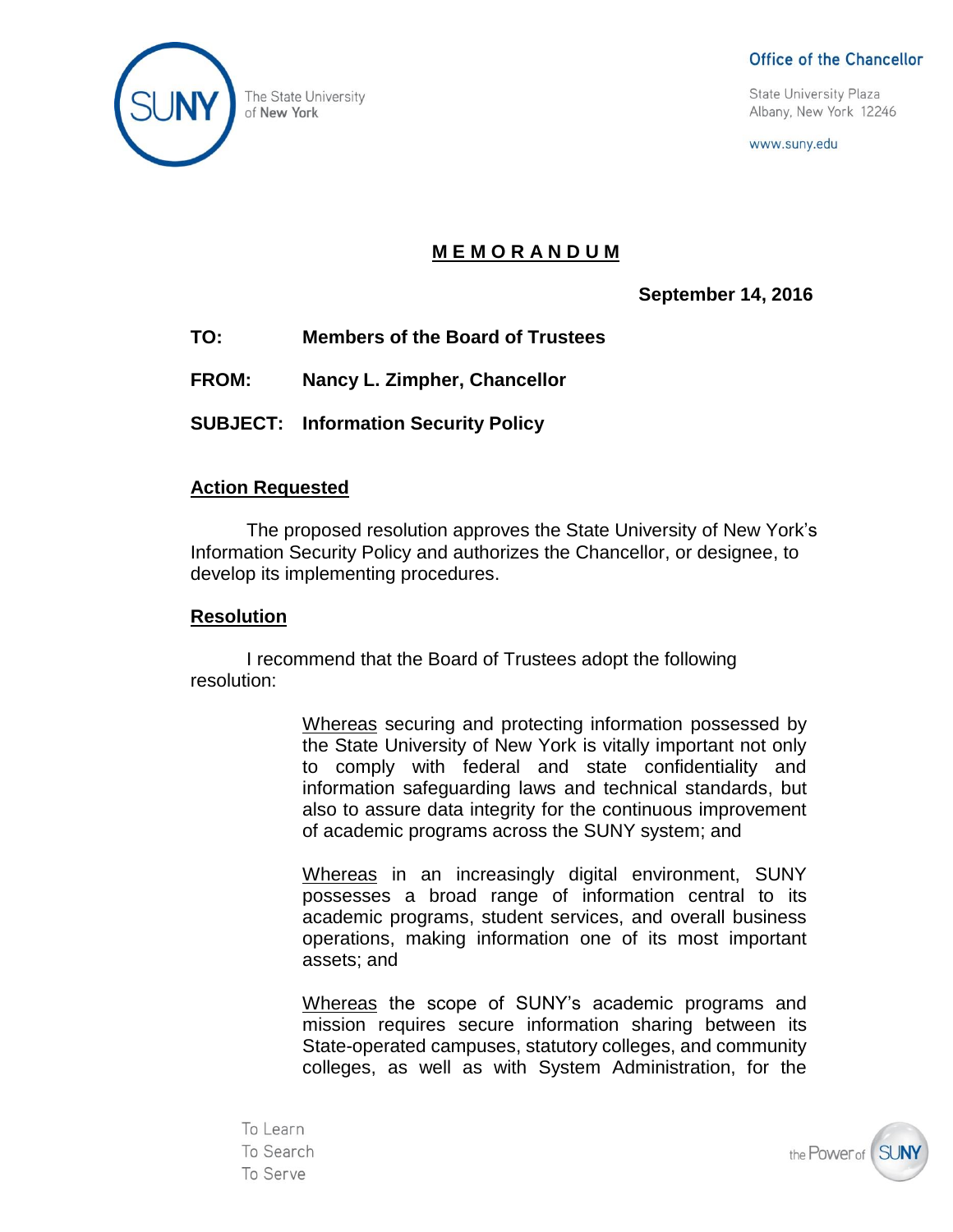facilitation of academic programs, student services, business operations, ongoing improvement, and oversight; and

Whereas SUNY's possession and sharing of information, particularly electronic information, across all of its components, require increased vigilance with respect to storing, sharing, and data usage that builds on existing SUNY policy and practice; and

Whereas in light of the foregoing, SUNY has developed a comprehensive Information Security Policy that incorporates existing policies and procedures and introduces new requirements, which will be applicable to all 64 SUNY campuses; and

Whereas the proposed Information Security Policy has been vetted among SUNY's constituency groups; now, therefore, be it

Resolved that SUNY's Information Security Policy, in the form attached to this Resolution, be, and hereby is, approved; and be it further

Resolved that the Chancellor, or designee, be, and hereby is, authorized to develop and implement Information Security procedures in accordance with the Information Security Policy; and, be it further

Resolved that the Chancellor, or designee, be, and hereby is, authorized to amend the Information Security Policy from time to time as is necessary to address operational needs and compliance issues and to incorporate emerging best practices.

## **Background**

SUNY has long recognized the value and importance of the information within its possession, and has focused much attention on data integrity and reporting for purposes of academic oversight and continuous improvement, as is evident in the Data and Transparency and Reporting Policy adopted by this Board in 2013 (Resolution No. 2013-025). Recently, the Enterprise Risk Management Committee focused its attention on information security given the importance of information as a valuable SUNY asset and the risk to the SUNY enterprise should data, particularly electronic information, be compromised. Accordingly, the Enterprise Risk Management Committee coordinated the development of a comprehensive Information Security Policy that incorporates